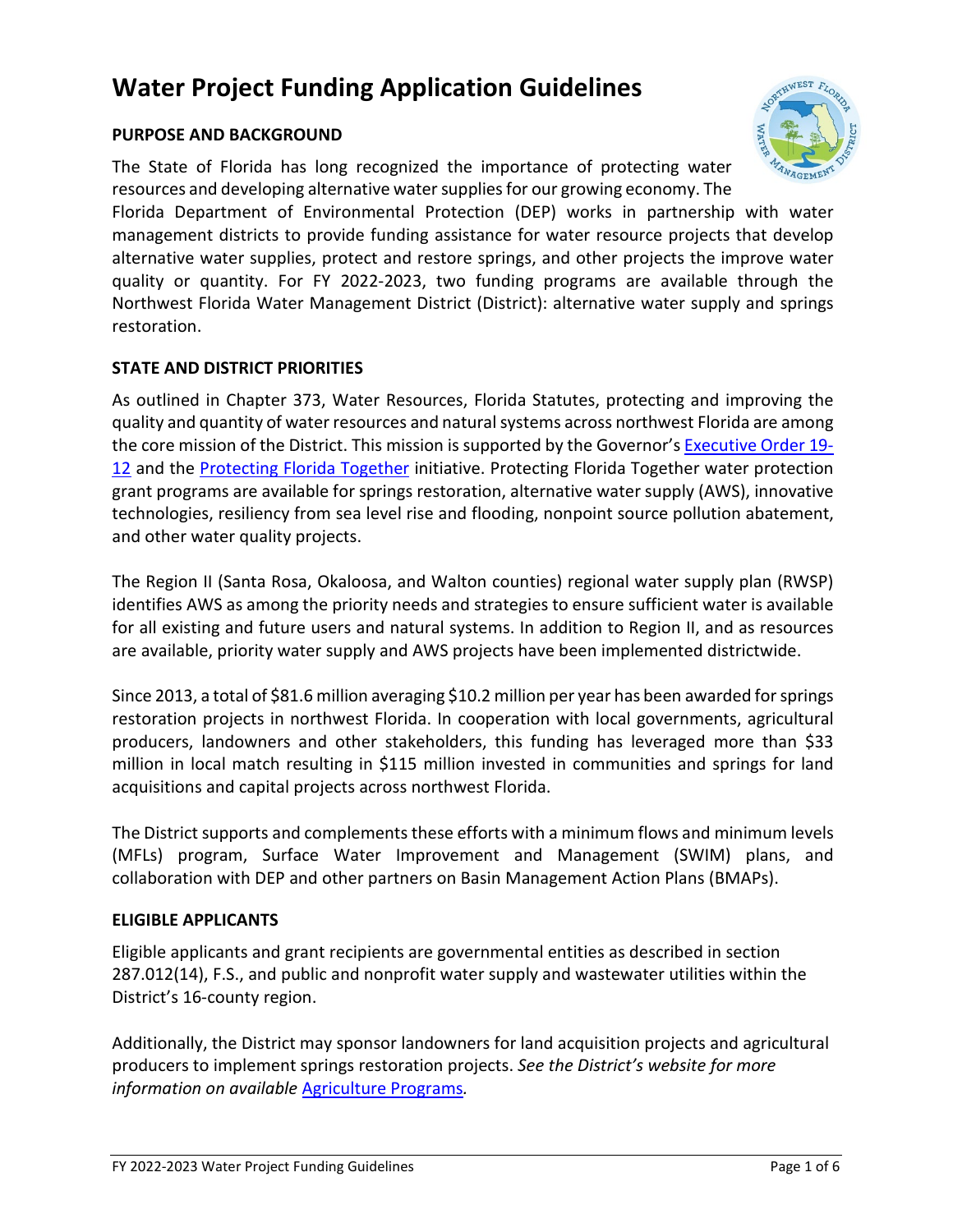#### **ELIGIBLE PROJECTS AND REQUIREMENTS**

# **A. Eligible Projects**

Projects eligible for AWS funding help communities plan for and implement conservation, reuse, and other water supply and water resource development projects.

Projects eligible for springs restoration funding are capital projects that protect the quality and quantity of water that flows to and from springs and land acquisition projects to protect springs.

Funding may be awarded to *Eligible Applicants* for the following types of projects:

| <b>Alternative Water Supply</b>                                                                                                                                                                                                                    | <b>Springs Restoration</b>                                                                                                                                                                                                                                                                                                                                                                                       |
|----------------------------------------------------------------------------------------------------------------------------------------------------------------------------------------------------------------------------------------------------|------------------------------------------------------------------------------------------------------------------------------------------------------------------------------------------------------------------------------------------------------------------------------------------------------------------------------------------------------------------------------------------------------------------|
| <b>Reclaimed Water</b><br><b>Water Conservation</b><br>Stormwater<br>Surface Water<br><b>Brackish Groundwater</b><br>Desalination<br>Other Non-Traditional<br>Source<br>$\bullet$<br>Projects<br><b>Other Water Quantity Projects</b><br>$\bullet$ | Agricultural Best<br>Management<br>$\bullet$<br>Practices (BMPs)<br><b>Hydrologic Restoration</b><br>$\bullet$<br>Land Acquisition<br>Collection<br>Wastewater<br>and<br>$\bullet$<br>Treatment, such as:<br>Septic-to-Central Sewer<br><b>Advanced Septic Systems</b><br><b>Reclaimed Water</b><br>Stormwater<br><b>Water Conservation</b><br>Other water quality or<br>water<br>$\bullet$<br>quantity projects |

Feasibility and land acquisition projects may be eligible for funding if they relate to one of the project types listed above and are necessary to implement a regional project.

Eligible projects may encompass multiple segments or phases. The District may work with applicants and award partial funding for one or more segments or phases.

# **B. Match Requirements**

All projects are required to financially match a minimum of 100 percent of the state funding provided, unless waived for financially disadvantaged communities.

Eligible match funding includes local sources, in-kind contributions, and companion projects. Previous funding from the same sources or match claimed toward a previous project may not count toward these requirements. Rural or financially disadvantaged communities as defined in section [288.0656,](http://www.leg.state.fl.us/statutes/index.cfm?App_mode=Display_Statute&Search_String=&URL=0200-0299/0288/Sections/0288.0656.html) F.S., can request a reduction or waiver of match in their applications.

# **C. Additional Project Requirements**

Additional project requirements include:

• Projects that can be accomplished within 24-36 months or less.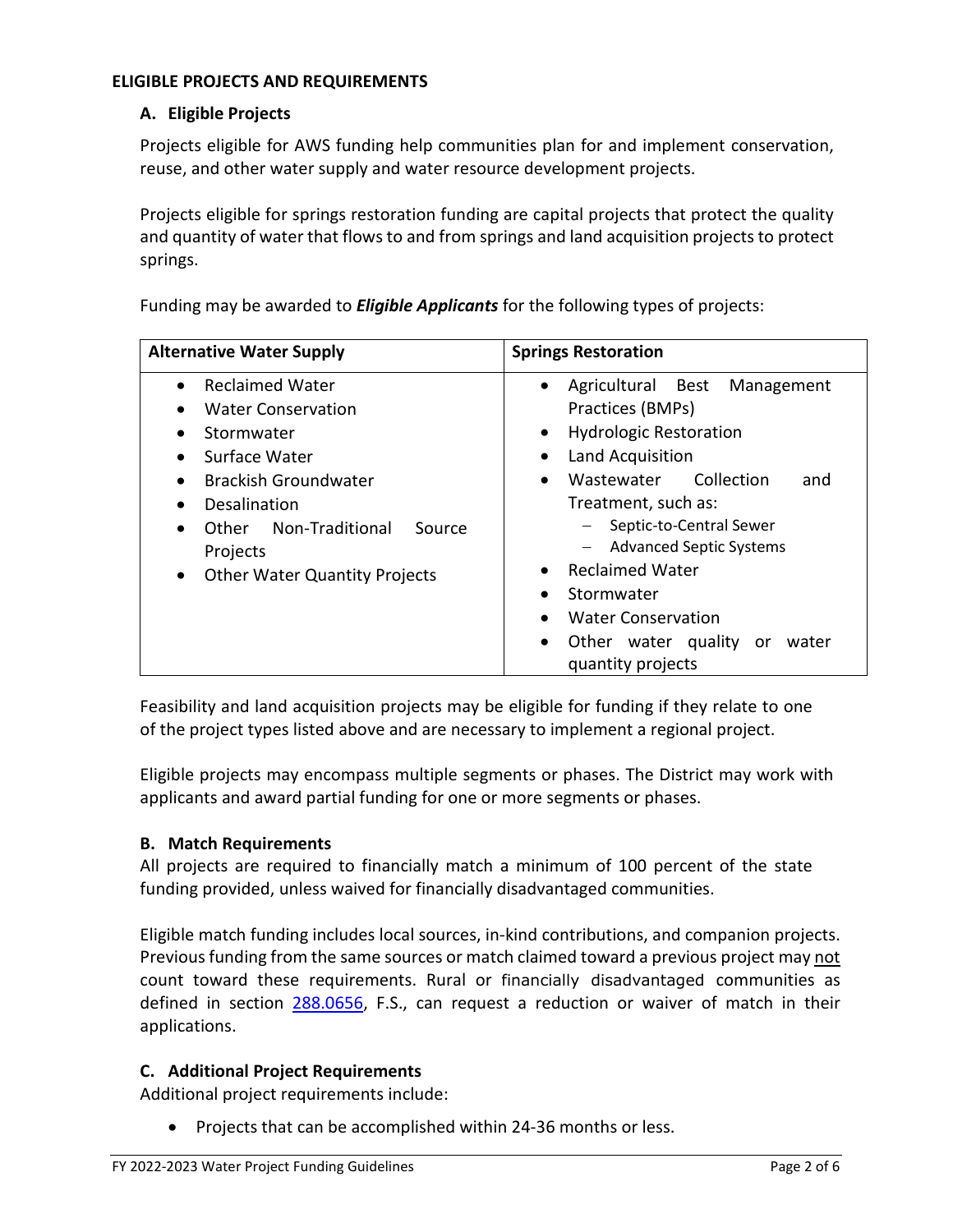- For capital projects: Facilities must be constructed, owned, operated, and maintained by the cooperator in accordance with state, federal, and local regulations.
- Quantify the amount of water to be made available, offset, and/or saved in average for AWS projects and the total nutrient reduction for springs restoration projects. See the funding application for more information.
- See *General Conditions for Receiving Funds* for more information.

# **MULTI-PHASE PROJECTS**

A common practice with large-scale infrastructure projects is to design and construct a project in phases, where the full benefit or project outcome may not be realized until completion of the final phase. A multi-phase plan outlines the full project cost with funding sources and match over the project's entire timeframe. It also includes a narrative description of the overall project and schedule with expected outcomes or results at the end of each phase, where applicable.

Some benefits to developing a multi-phase plan for a project may include:

- 1. Multi-phase plans help build predictability at the local level in terms of funding and may present opportunities for financially disadvantaged communities.
- 2. Larger projects may be developed in phases, each with tangible results. This can increase the likelihood of projects staying on schedule and on budget, which is a consideration when an applicant's prior performance is reviewed.
- 3. Overall longer timeframes may help applicants better secure and leverage the resources needed for large-scale capital projects.
- 4. Multi-phase projects often support long-term strategies to address water quality, springs protection, and water supply needs, which may help to prioritize funding applicability.

New Multi-Phase Projects: To submit a project to be considered for funding as a multi-phase project, complete the applicable section of the application and attach any relevant narrative or project cost information.

Existing Multi-Phase Projects: Multi-phase projects are not required to complete and re-submit an application form each funding year. For returning applicants of a multi-phase project previously submitted, the District will reach out directly for an update on funding and status. Note that because past performance is a factor in project evaluations and selections, regular progress reports demonstrating all tasks and deliverables on schedule and on budget is essential.

# **WATER RESOURCES INFORMATION**

Information to assist in completing applications is provided on the District's and on DEP's websites. Detailed guidance from DEP to water management districts submitting requests for funding AWS projects is in the [AWS Funding Guidance](https://floridadep.gov/sites/default/files/AWS%20Guidance%20Final_6_15_0.pdf) document and for springs projects in the [Springs Funding Guidance](https://floridadep.gov/sites/default/files/Spring%20Guidance%20Document%202017.pdf) document. The appendices in the Springs Funding Guidance may also be useful for help in estimating project benefits, such as the quantity of reclaimed water to be made available or the estimated total nitrogen reduction.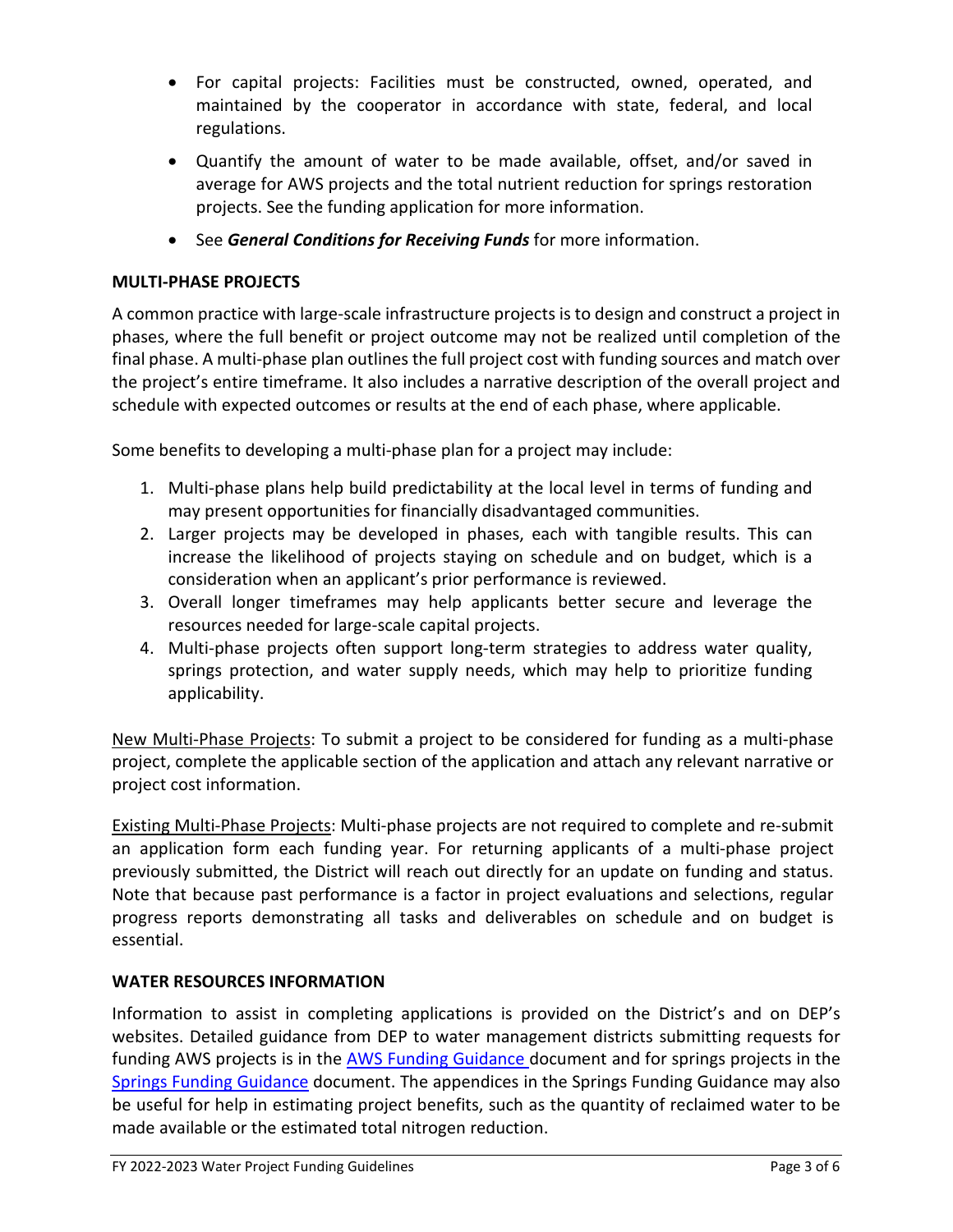Additional programs and links are below. See also *Frequently Asked Questions (FAQs)* for more information.

- Florida Department of Environmental Protection: [https://floridadep.gov/.](https://floridadep.gov/) See the Division of Environmental Assessment and Restoration for Total Maximum Daily Loads, Basin Management Action Plans, Reasonable Assurance Plans, and TMDLs.
- Northwest Florida Water Management District: [https://www.nwfwater.com/.](https://www.nwfwater.com/) See the Water Resources pages for Minimum Flows and Minimum Water Levels, Surface Water Improvement and Management, and Agriculture.

# **EVALUATION CRITERIA**

All applications will be reviewed and evaluated based on the criteria noted below.

| <b>Evaluation Criteria</b>                                                           | Description (as applicable to each project type)                                                                                                                                                                                                                                                                                                                                                                                                                                                                                                                                                                                              |
|--------------------------------------------------------------------------------------|-----------------------------------------------------------------------------------------------------------------------------------------------------------------------------------------------------------------------------------------------------------------------------------------------------------------------------------------------------------------------------------------------------------------------------------------------------------------------------------------------------------------------------------------------------------------------------------------------------------------------------------------------|
| 1. State and District<br>Priorities                                                  | (1) Project is located within or benefits a RWSP or BMAP area, particularly if<br>benefits are within a BMAP Priority Focus Area; (2) Will benefit water bodies<br>with adopted MFLs or on the District's MFL priority list; (3) Implements other<br>District plans or priorities, such as a SWIM Plan.                                                                                                                                                                                                                                                                                                                                       |
| 2. Projected water<br>quality, quantity and<br>other outcomes,<br>results, benefits  | (1) Provides regional benefits; (2) Provides multiple to water supply and water<br>quality; (3) Has complementary efforts, such as an AWS project that also<br>provides water quality improvements; (4) Clearly quantifies the amount<br>quantity of water created or saved and/or the nutrient reductions or<br>measurable improvements in water quality and/or the number of acres<br>acquired; (5) Has additional benefits to the community (e.g., socio-economic).                                                                                                                                                                        |
| 3. Cost effectiveness,<br>cost sharing and<br>leveraging, and<br>resource strategies | (1) Demonstrates cost effectiveness, such as capital cost per 1,000 gallons of<br>water made available; or capital costs per pound of nutrients reduced; (2)<br>Represents a quality return on investment, i.e., the amount of local cooperator<br>funding leveraged by the state grant, while recognizing funding limitations of<br>economically disadvantaged communities; (3) Project is part of a local<br>sponsors' long-term strategy to address water quality or water supply issues;<br>(4) Is part of a local plan or budget; (5) The degree to which applicant has<br>leveraged additional funding sources to complete the project. |
| 4. Applicant capacity,<br>local commitment,<br>and readiness for<br>implementation   | (1) Is ready to proceed and can be implemented in a timely manner; (2) Has<br>demonstrated local commitment to the project, e.g., match funding and public<br>support; (3) Is committed to complete project within 24-36 months or less; (4)<br>If previous District grant recipient, projects and project activities have been on<br>schedule and on budget; (5) Has anticipated potential obstacles or challenges<br>and has a plan or strategies in place to overcome them.                                                                                                                                                                |

# **ECONOMICALLY DISTRESSED/FINANCIALLY DISADVANTAGED COMMUNITIES**

An economically distressed county or community is defined in section [288.0656,](http://www.leg.state.fl.us/statutes/index.cfm?App_mode=Display_Statute&Search_String=&URL=0200-0299/0288/Sections/0288.0656.html) F.S., under the Rural Economic Development Initiative (REDI). An economically distressed, or "financially disadvantaged small community" is also defined in section 403.1838(2), F.S. For more information, visit [www.floridajobs.org/business-growth-and-partnerships/rural-and-economic](http://www.floridajobs.org/business-growth-and-partnerships/rural-and-economic-development-initiative/rural-definition/rural-communities)[development-initiative/rural-definition/rural-communities](http://www.floridajobs.org/business-growth-and-partnerships/rural-and-economic-development-initiative/rural-definition/rural-communities) or call (850) 717-8520.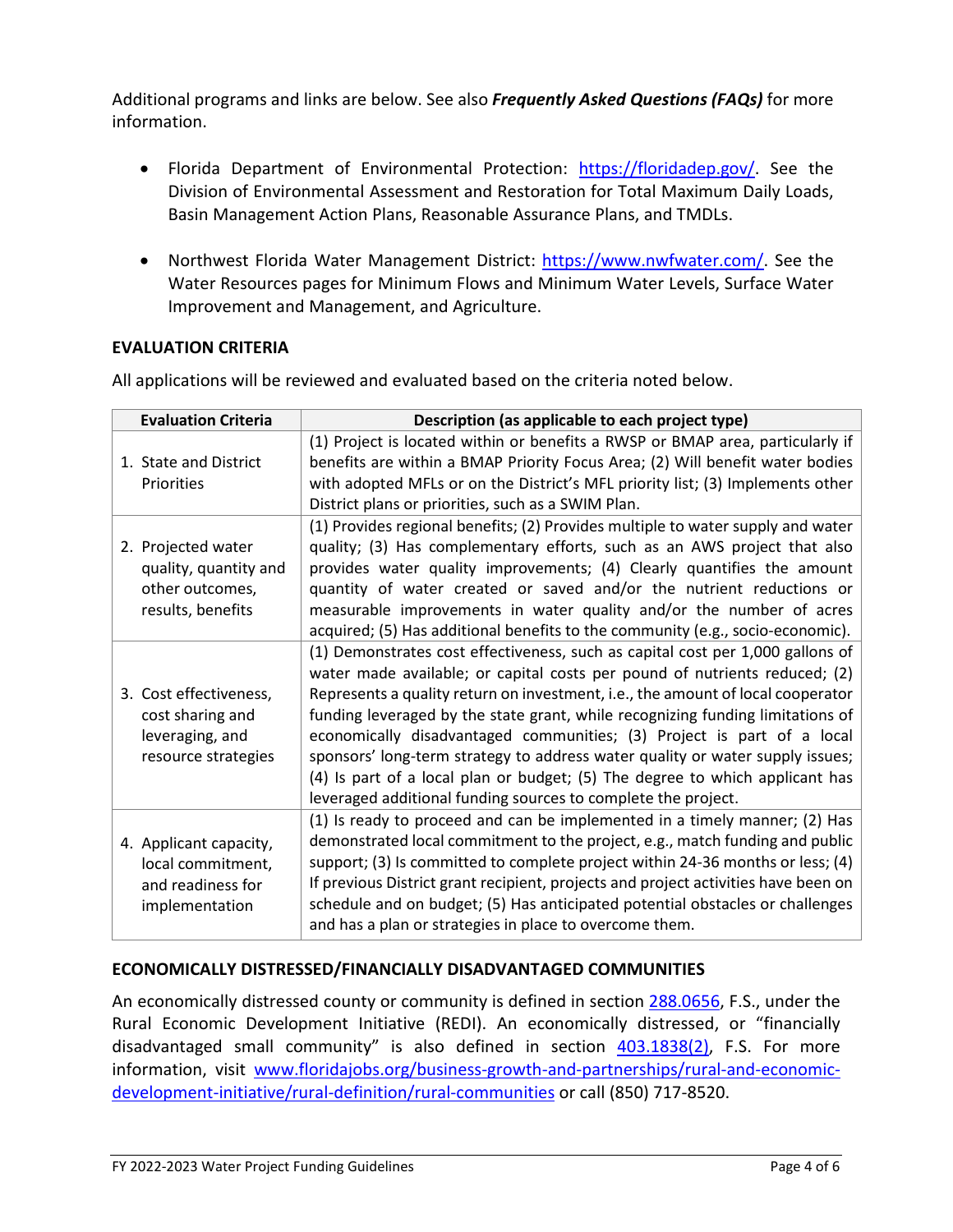#### **APPLICATION PROCESS AND SUBMITTAL**

A notice of funding availability (NOFA) is announced through email, the District's website [\(www.nwfwater.com\)](http://www.nwfwater.com/), and in the Florida Administrative Register [\(www.flrules.org\)](http://www.flrules.org/). Interested parties may obtain the application form from the District's website or by emailing the District.

Applications with supporting materials shall be transmitted by email to: **[grants@nwfwater.com](mailto:grants@nwfwater.com)**. It is recommended that applications be sent with read receipt enabled. Please note the maximum electronic mail size that can be received is 15 MB. All applications must be received on or before the due date noted in the *Funding Cycle Schedule* below.

| <b>Activities or Event</b>                                                                                        | Date(s)                  |
|-------------------------------------------------------------------------------------------------------------------|--------------------------|
| Notice of Funding Availability (NOFA) Posted                                                                      | December 8, 2021         |
| <b>Application Due Date*</b>                                                                                      | <b>February 23, 2022</b> |
| Evaluation of project applications                                                                                | February-March 2022      |
| List of funding recommendations presented to the District<br>Governing Board for approval and transmission to DEP | April 2022               |
| Projects evaluated by DEP                                                                                         | Summer 2022              |
| Notice of funding status to applicants                                                                            | <b>Fall 2022</b>         |

#### **FUNDING CYCLE SCHEDULE**

*\*Funding applications must be received no later than 11:59 PM Eastern Time.* 

#### **PROJECT SELECTION AND AVAILABILITY OF FUNDS**

The District will review all applications for basic minimum requirements, conduct initial screenings, then evaluate and short-list projects according to the *Evaluation Criteria* noted previously. Final selections and formal recommendations will be presented to the District's Governing Board for approval, and upon approval, the recommended projects will be forwarded to DEP in May 2022 for funding consideration. Recommendations may include partial funding of specific segments of project submittals.

Any awarded projects are subject to the availability of funds in the state's FY 2022-2023 budget (July 1 – June 30). In recent years, the Governor and Legislature have approved \$40 million annually for AWS and \$50 million annually for springs protection.

Note that communication between District staff and an applicant about a particular project does not imply funding for that project. **No funding decisions are final until 1) approved by the District Governing Board, 2) approved by DEP, and 3) projects are approved in state and District FY 2022-2023 Adopted Budgets.**

#### **NOTIFICATION OF AWARDS**

All applicants will be notified of final project funding decisions consistent with the *Funding Cycle Schedule*. A list of funded projects and a location map of awarded projects will also be posted on the District's website.